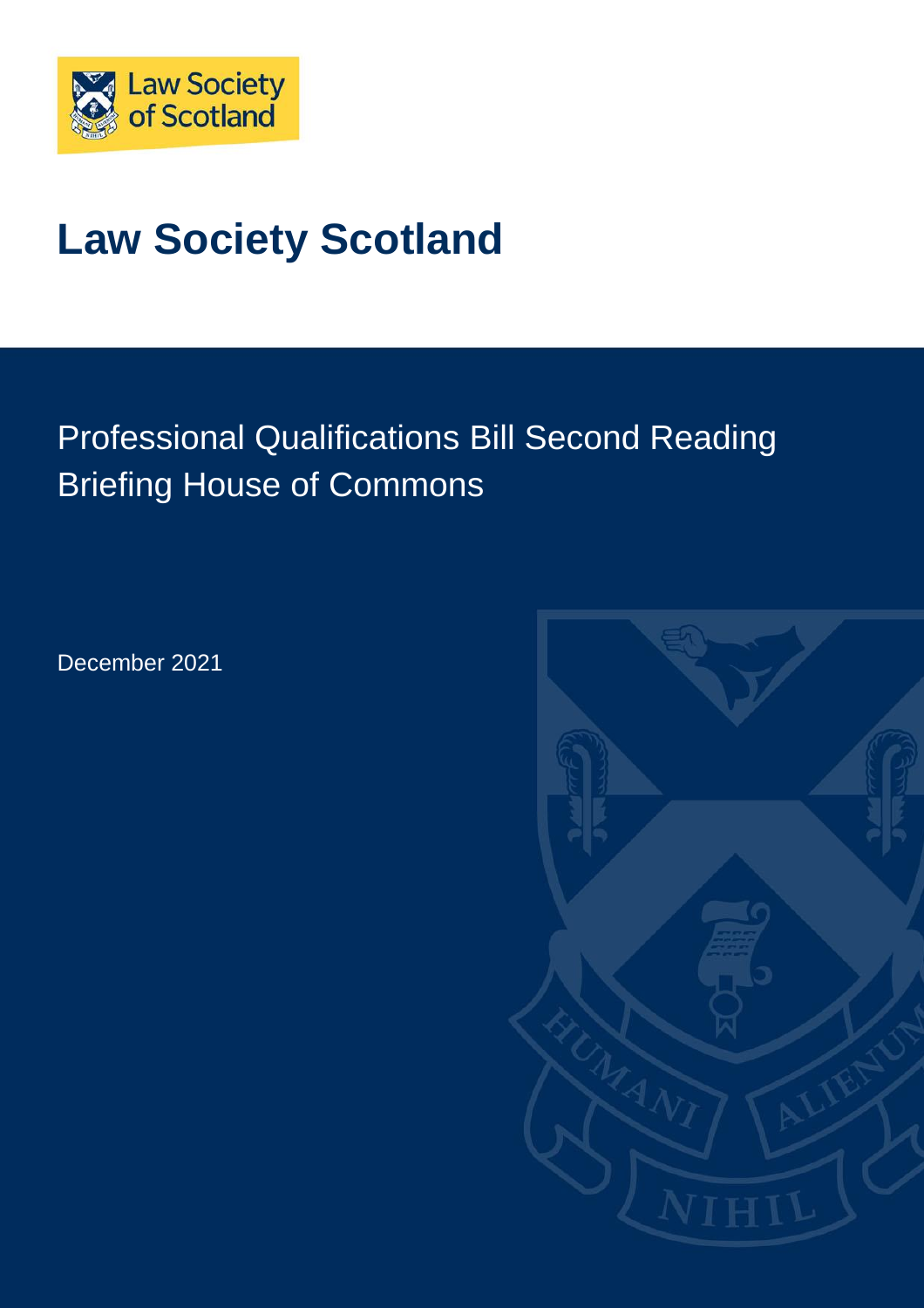

## **Introduction**

The Law Society of Scotland is the professional body for over 12,000 Scottish solicitors.

We are a regulator that sets and enforces standards for the solicitor profession which helps people in need and supports business in Scotland, the UK and overseas. We support solicitors and drive change to ensure Scotland has a strong, successful and diverse legal profession. We represent our members and wider society when speaking out on human rights and the rule of law. We also seek to influence changes to legislation and the operation of our justice system as part of our work towards a fairer and more just society.

The Professional Qualifications Bill was introduced into the House of Lords on 12 May 2021 by Minister for Investment, Lord Grimstone of Boscobel. This follows a [call for evidence](https://assets.publishing.service.gov.uk/government/uploads/system/uploads/attachment_data/file/911936/recognition-professional-qualifications-professions-cfe.pdf) by the Department for Business Energy and Industrial Strategy on Recognition of Professional Qualifications and Regulation of Professions to which we submitted a response $^{\rm 1}.$ 

We welcome the opportunity to comment on the Professional Qualifications Bill and have the following comments on the text of the Bill to put forward for consideration. If you would like to discuss this paper, or if you would like more information on the points that we have raised, please do not hesitate to contact us. Contact details can be found at the end of the paper.

## **General Comments**

As noted in the policy statement accompanying the Bill, there are some 160 professions regulated by legislation in the UK (and worldwide), and numerous others with voluntary regulatory arrangements. Many of these professions, such as nursing and teaching, provide a wide range of employment opportunities and much of the policy intent around this legislation centres around maintaining adequate supply of professionals in those areas where potential shortage is a concern. As such, its focus is to facilitate crossborder recognition and regulation to ensure as integrated a system of transfer of professionals as immigration rules will permit. We support this aim.

We would note that the regulation of a number of professions (for example the Teaching and Legal Professions) is devolved. Accordingly, as detailed in the explanatory notes the Legislative Consent (Sewel) Convention is engaged in respect of the first 10 clauses in the bill (see – *Explanatory Notes Annex, page 22*).

This is a measure that introduces a number of regulation-making powers that have the potential to impact upon regulators and regulated professionals. Accordingly, we welcome the terms of clause 15 which

<sup>1</sup> <https://www.lawscot.org.uk/research-and-policy/influencing-the-law-and-policy/our-responses-to-consultations/regulation/>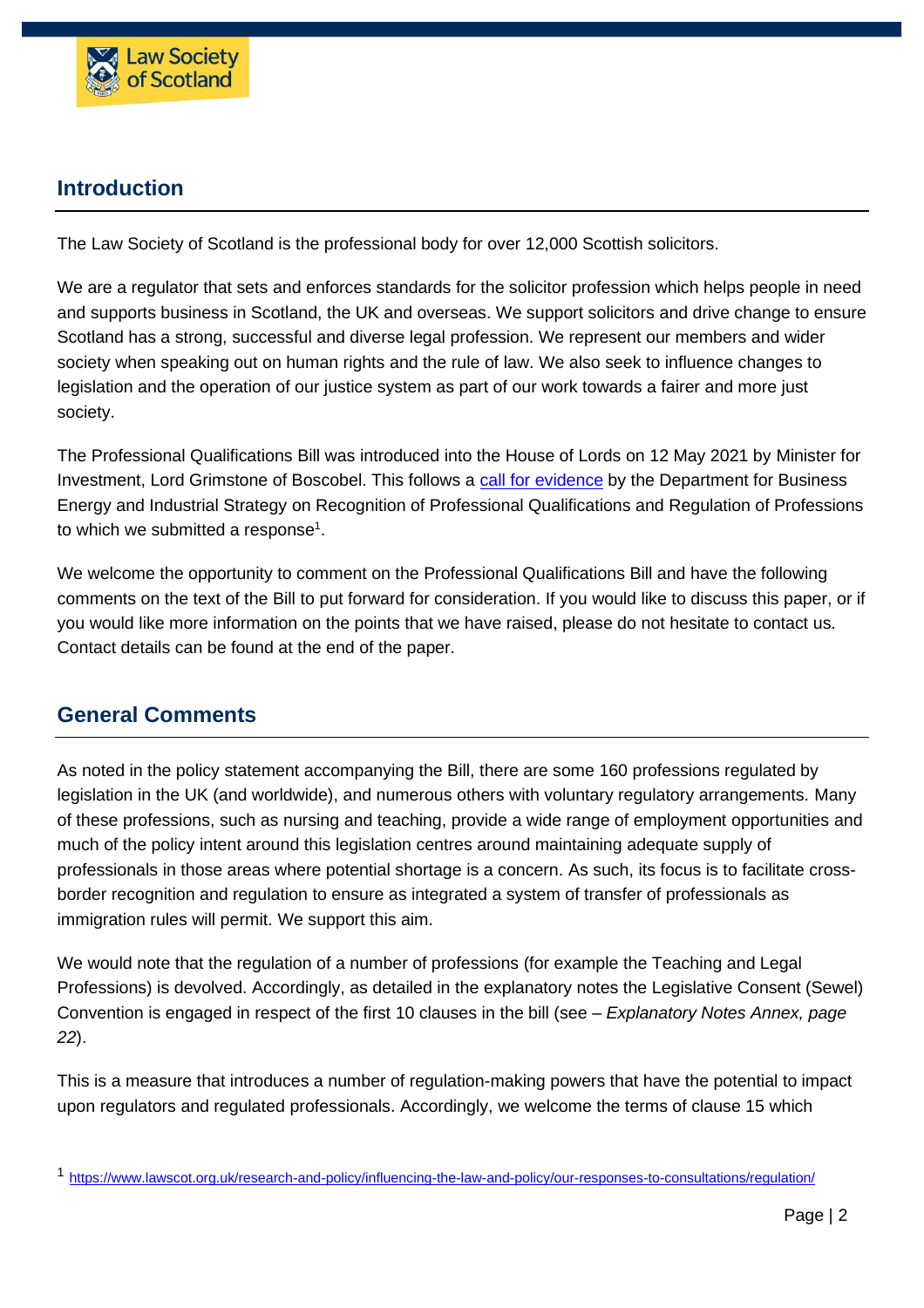

places a duty on the "appropriate national authority" to consult regulators of a regulated profession before making regulations under clauses 1, 3 or 4.

## **Specific Comments**

#### **Clause 1 - Power to provide for individuals to be treated as having UK qualifications**

Clause 1 of the Bill contains regulation-making powers for the purposes of recognising qualifications gained overseas. Clause 2 limits the powers in this clause to situations where it is necessary to meet demand.

We have no comment to make.

#### **Clause 2 – Power conferred by section 1 exercisable only if necessary to meet demand**

See above. We have no comment to make.

#### **Clause 3 - Implementation of international recognition agreements**

This clause grants a power to Ministers to amend legislation to put into effect provisions negotiated in free trade agreements or other types of agreement relating to the regulation of professions, such as recognition of professional qualifications. Under the Admission as Solicitor (Scotland) Regulations 2019 made under section 5 of the Solicitors (Scotland) Act 1980 we have in place a system for recognition of international candidates seeking to requalify in Scotland. The process for amending our admissions regulations is lengthy and involves the concurrence of the Lord President of the Court of Session. This is one example of a situation where it is vital that there is a requirement to consult about the nature of regulatory changes.

#### **Clause 4 - Authorisation to enter into regulator recognition agreements**

This clause grants the power to regulators to enter into Mutual Recognition Agreements (MRAs) with international counterparts, should the power to do so not already exist. We support this provision.

#### **Clause 5 - Revocation of general EU system of recognition of overseas qualifications**

Clause 5 revokes the European Union (Recognition of Professional Qualifications) Regulations 2015 and provides regulation making powers to the appropriate national authority (the Secretary of State, the Lord Chancellor and the devolved administrations) to modify any legislation it considers necessary as a consequence of this provision. This is a broad regulation-making power which underpins the need to consult before it is exercised.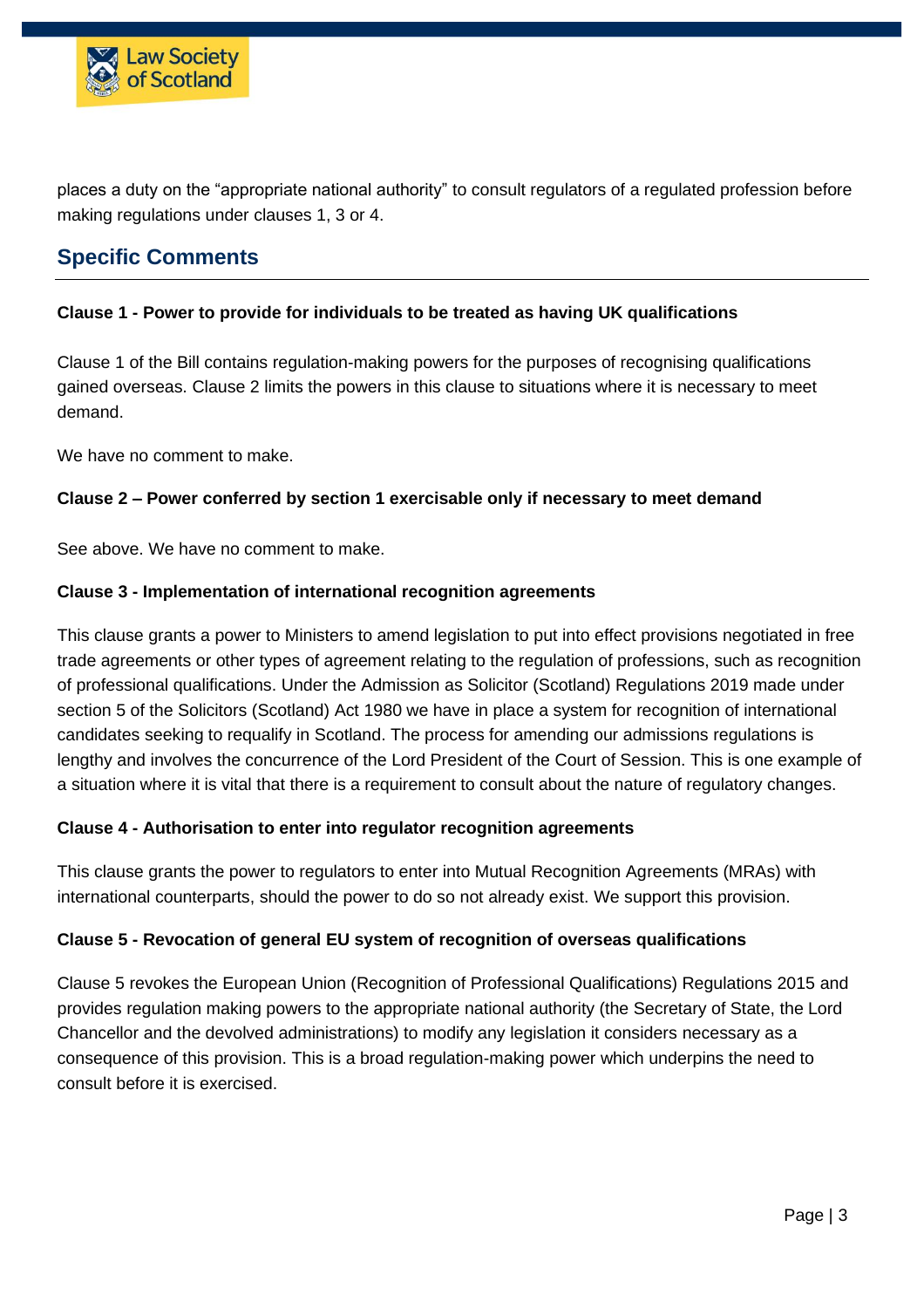

#### **Clause 6 - Revocation of other retained EU recognition law**

Clause 6 provides the appropriate national authority with a regulation making power to modify other legislation for professions outside the scope of these regulations, but which are still part of the broader EUderived qualification recognition framework.

#### **Clause 7 - Assistance centre**

We welcome the provisions regarding the assistance centre to provide advice and assistance about entry requirements to those seeking to practise a profession in the UK or to those with UK qualifications seeking to practise overseas.

We note the obligation on regulators contained in subsection (2) to provide the designated assistance centre with any information it may need to carry out its functions. This seems appropriate in the circumstances.

The obligation to make arrangements for the assistance centre lies on the Secretary of State. However, the assistance centre will provide advice and assistance covering the whole UK. Accordingly, we consider it would be important (and reflect the acknowledgement of the role of the devolved administrations in earlier clauses in the bill) were the devolved administrations to be consulted on the arrangements for the creation of the assistance centre.

#### **Clause 8 - Duty of regulator to publish information on requirements to practise**

The provisions in this clause seem reasonable.

#### **Clause 9 - Duty of regulator to provide information to regulator in another part of UK**

The provisions in this clause seem reasonable for the most part.

#### **Clause 10 - Duty of regulator to provide information to overseas regulator**

The provisions in this clause seem reasonable for the most part.

#### **Clause 11 - Amendments to the Architects Act 1997**

#### **Clause 12 - Crown application**

We have no comments to make on these clauses.

#### **Clause 13 – General provision about Regulations**

This Bill creates a number of regulation-making powers without including a corresponding requirement to consult on those regulations. We believe that such a statutory duty should be included in the bill.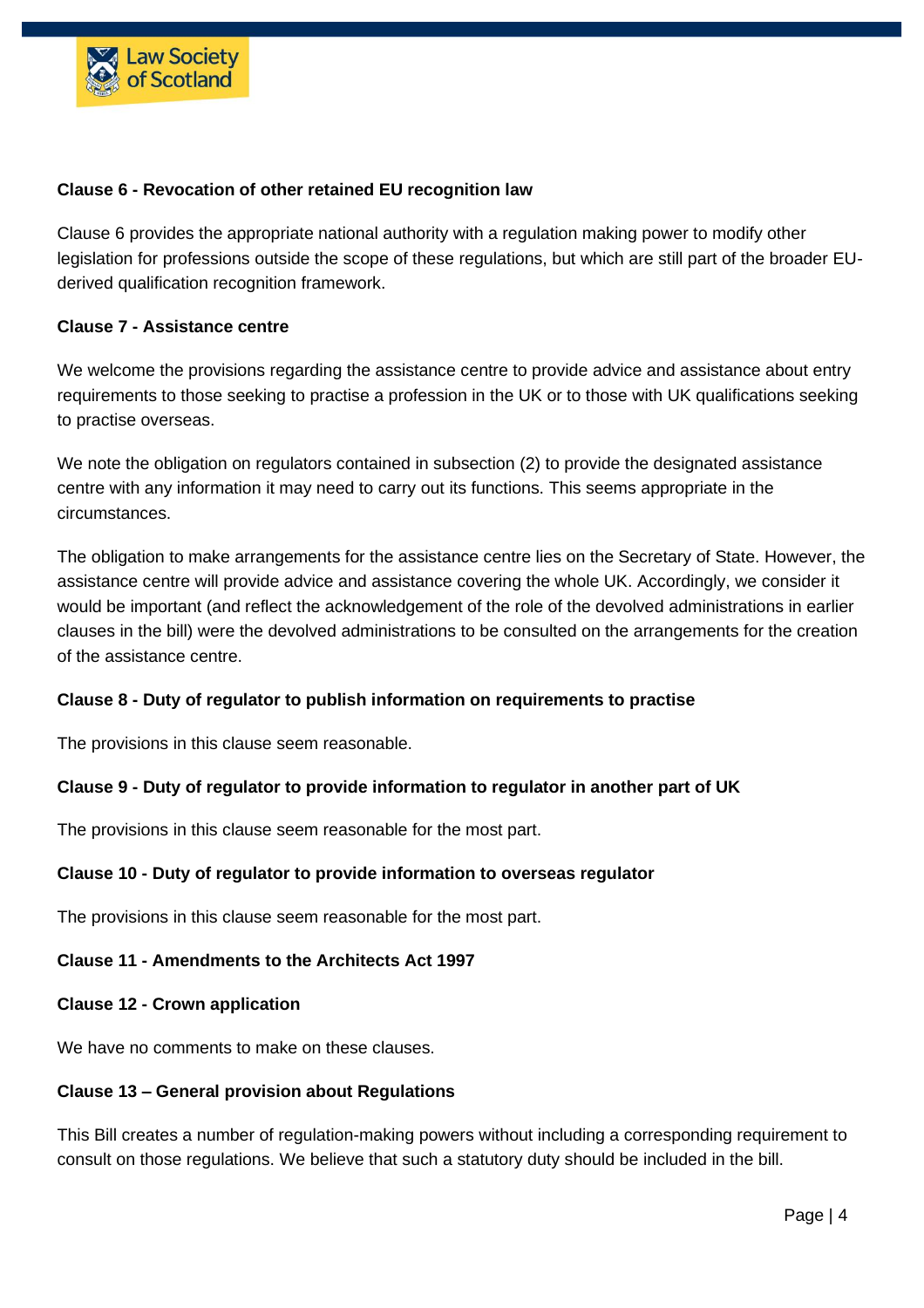

#### **Clause 14 - Protection of regulator autonomy**

We welcome the inclusion of clause 14 in the bill. This clause, which was inserted in the bill at Report Stage in the House of Lords, prevents the appropriate national authority making regulations under clauses 1, 3 or 4 unless satisfied that the conditions in subsections (2) (that the regulations do not remove the ability of any regulator of a regulated profession to prevent individuals who are unfit to practise the profession from doing so) and (3) (that the regulations will not have a material adverse effect on any regulated profession in terms of the knowledge, skills or experience of the individuals practising it.) of the new clause are met.

#### **Clause 15 – Consultation with regulators**

We welcome the inclusion of clause 15 in the bill. This clause, which was inserted in the bill at Report Stage in the House of Lords, requires the appropriate national authority to consult a regulator of a regulated profession before making regulations under clause 1, 3 or 4 if the authority considers that the regulator is likely to be affected by the regulations or it is otherwise appropriate to consult the regulator.

#### **Clause 16 – Authority by whom regulations may be made**

This clause defines the meaning of "appropriate national authority". The default authority is the Secretary of State or the Lord Chancellor subject to the other provisions in the clause. The Scottish Ministers are also an "appropriate national authority" in relation to regulations under the bill which contain only provision which are within the legislative competence of the Scottish Parliament. The same provision applies to the Welsh and Northern Irish administrations.

#### **Clause 17 – Parliamentary procedure**

Regulations under the bill are subject to the affirmative resolution procedure where they contain provision amending, repealing or revoking primary legislation or retained direct principal EU legislation. Otherwise, regulations are subject to the negative resolution procedure.

Affirmative resolution Regulations which the bill proposes should be made by the Scottish Ministers, are made under the Interpretation and Legislative Reform (Scotland) Act 2010 section 27 (Scottish statutory instruments).

#### **Clause 18 – Interpretation**

- **Clause 19 – Extent**
- **Clause 20 – Commencement**
- **Clause 21 – Short title**

We have no comment to make to these clauses.